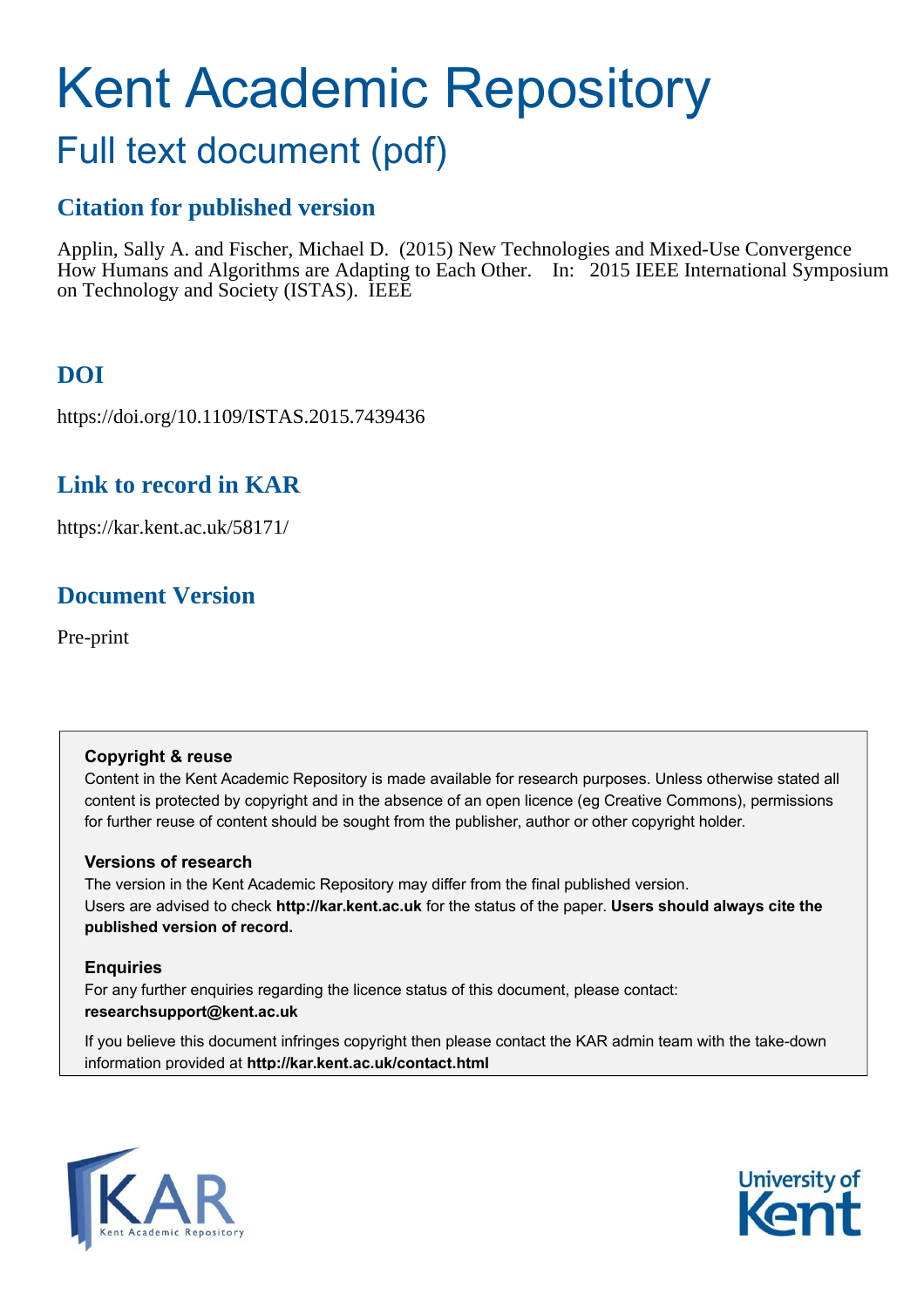## PRE-PUB DRAFT

## New Technologies and Mixed-Use Convergence

pub date 11/11/15 How Humans and Algorithms are Adapting to Each Other

Sally A. Applin/Michael D. Fischer

**IEEE ISTAS** http://ieeexplore.ieee.org University of Kent, Canterbury, School of Anthropology and Conservation Centre for Social Anthropology and Computing Canterbury, UK sally@sally.com/m.d.fischer@kent.ac.uk

*Abstract***—Human experience with technology has shifted from technological contexts occasionally requiring intervention by a fraction of people mostly in command of technologies, to technological contexts that require constant ongoing participation from most people to complete tasks. We examine the current state of 'mixeduse' new technologies integration with legacy systems, and whether the human assistance required to complete tasks and processes could function as a training ground for future smart systems, or whether increasing 'codependence with' or 'training of' algorithmic systems, enhancing task completion and inadvertently educating systems in human behaviour and intelligence, will simply subsume people into the algorithmic landscape.**

machine's programming can address what they are trying<br>their daily lives, due to limitations in the algorithmic<br>pathways conceived of by programmers. This greatly<br>pathways conceived of by programmers. This greatly dynamic adaption or incremental releases; and 3) using<br>multi-agent simulation tools to forecast scenarios in real<br>time.<br>moving the need for covertness. **As the Internet of Things (IoT) arises in conjunction with advancing robotics and drone technology, semi and fully automated algorithmic systems are being developed that intersect with human experience in new and heterogeneous ways. Many new technologies are not yet flexible enough to support the choices people require in their daily lives, due to limitations in the algorithmic 'logics' used that restrict options to predetermined pathways conceived of by programmers. This greatly limits human agency, and presently the potential to overcome problems that arise in processes. In this mixeduse period, we have the opportunity to develop new ways to address ethical guidance as knowledge that machines can learn. We explore promoting embedding of ethicallybased principles into automated contexts through: 1) developing mutually agreed automated external ethical review systems (human or otherwise) that evaluate conformance across multiple ethical codes and provide feedback to designers, agents, and users on the distribution of conformance; 2) focussing on review systems to drive distributed development of embedded ethical principles in individual services by responding to this feedback to develop ongoing correction through dynamic adaption or incremental releases; and 3) using multi-agent simulation tools to forecast scenarios in real time.** 

*Keywords—automation; agency; algorithms; anthropology; ethics; knowledge*

#### I. INTRODUCTION

systems in human behaviour and intelligence, will simply<br>subsume people into the algorithmic landscape.<br>though algorithms in ubiquitous machines such as ticket<br>vending machines, cash registers, airport computers,<br> $\Lambda$ s the Many new technological systems (and technological agents) are unprecedented with respect to capabilities to quantify and track people and themselves, and to do so while disrupting established systems. As a new technology 'disrupts' legacy industries and institutions, people are expected to rapidly adjust to a new and increasingly heterogeneous technological presence. Systems that have seemed relatively stable for some time (governance, postal services, transportation, agriculture, etc.) are disrupted by new technologies, though algorithms in ubiquitous machines such as ticket vending machines, cash registers, airport computers, parking lot machines, laundry machines etc. Many times the algorithms for these machines are more rigid than situated use cases require and people must find workarounds to achieve an outcome [1; 2], modifying their behaviour and the context of use so that a machine's programming can address what they are trying to do. We refer to this behaviour as an outcome of covert agency [3].

based principles into automated contexts through: 1) in the successful achievement of an outcome. Disguising<br>developing mutually agreed automated external ethical<br>review systems (human or otherwise) that evaluate<br>conforman Covert agency addresses some of the questions arising from discussions of "workarounds" such as those by Woods and Hollnagel (2006) [1] and Woods et al. (1994) [2]. In many cases employing covert agency to engineer a workaround is a "critical" element these "deviant" choices is also critical, as these choices nominally subvert workplace management, scripts and processes and/or accepted use of automated equipment in the work process, however inadequate these might be. In short, 'hacking' becomes a critical workplace skill as inflexible systems and algorithms in the workplace become more and more commonplace. function, will require these skills, perhaps finally removing the need for covertness.

> While covert behaviours are not tracked and recorded due to being cloaked, behaviours associated with making a sanctioned (e.g. scripted, restricted) choice are recorded. This information has become

©2015 Sally A. Applin and Michael D. Fischer unless otherwise noted. All rights reserved.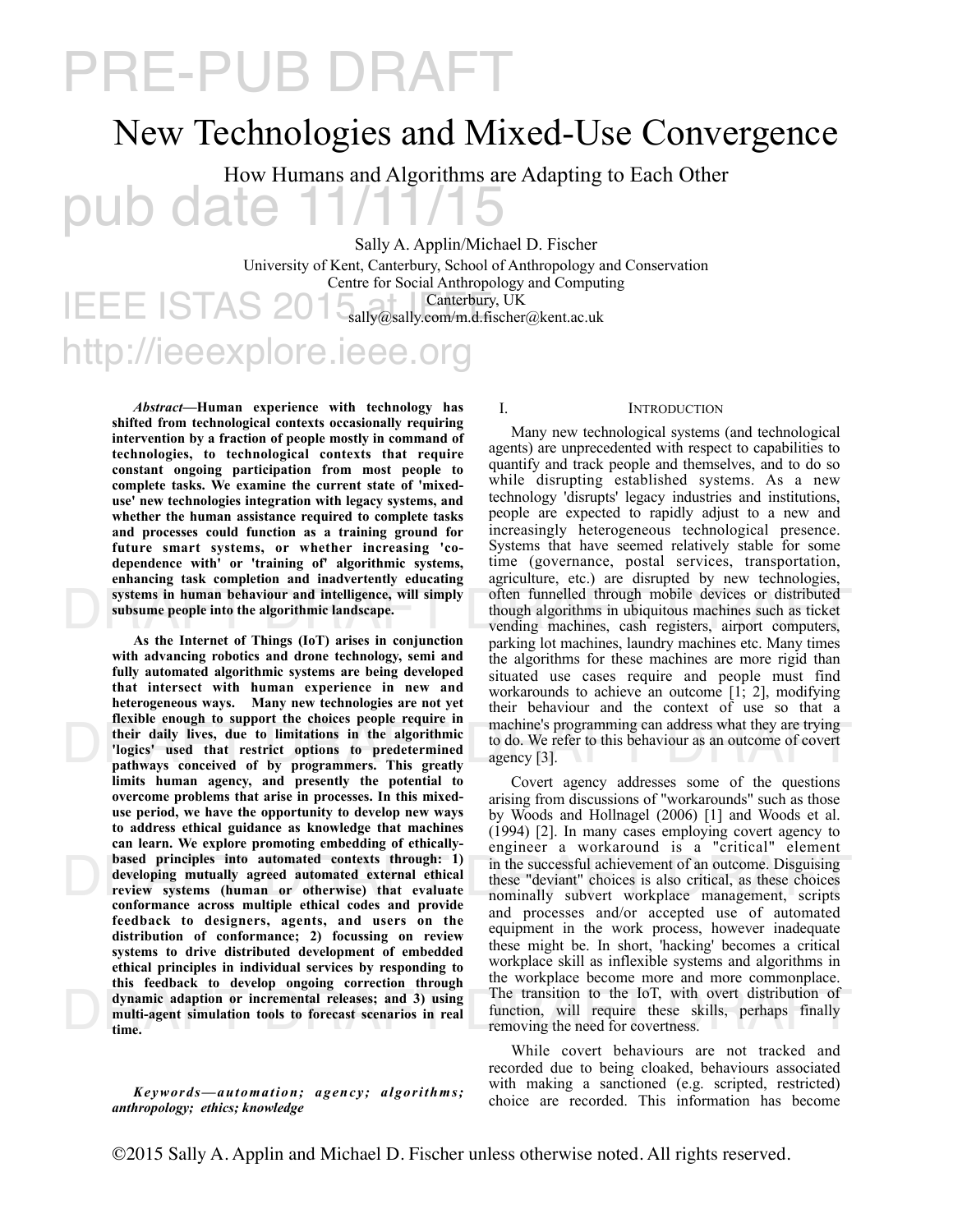whose developers want to improve the design of systems<br>whose developers want to improve their programs' accessible ATM card technology for pay<br>ability to interact, offer and effect choices that meet<br>human and institutional valuable and used to improve the design of systems ability to interact, offer and effect choices that meet human and institutional needs.

We examine the current shift towards auto<br>processes and services and the way that humail<br>algorithms are adapting to each other during<br>transition. We also explore how a variety of eth We examine the current shift towards automated processes and services and the way that humans and algorithms are adapting to each other during this transition. We also explore how a variety of ethicallybased frameworks might be integrated across automated systems via agent awareness and brokering.

#### II. THE MIXED-USE WORLD

#### *A. An Adjustment Period*

A. An Adjustment Period of new and legacy systems, differences in different humans and machines are in an adjustment period [1]. Substantial risks for wh all aspects of living seems at times to outpace how fast<br>we are able to adjust. How we regulate new technologies<br>and develop sensible usage cases become new issues for<br>ranging from what in a car can be a In this mixed-use world of new and legacy systems, The fast rate of automation innovation associated with we are able to adjust. How we regulate new technologies and develop sensible usage cases become new issues for us to resolve. Furthermore, developers of new technology often focus on single individual use cases (the single person and their drone, the car and the road, a worker and machine) leaving aside the impact of how the heterogeneous requirements of all of these new technologies will co-exist in the hands of both the people using a technology and the people it is disrupting. Although many people deal with this situation by simply ignoring technologies until they can deal with these, foregoing possible new capabilities and/or benefits, others simply refuse to engage with them.

adjusting to human usage and interaction [3]. Some corporations are also likely to machines record actions for improvement to their responsibility. More collective solu process but others do not engage with needs outside o executed. The opportunities for people to avoid<br>automation and make choices that are less<br>technologically pre-determined will become more rare, Concurrently, the script, process and machine automation-driven world humans are creating is machines record actions for improvement to their process but others do not engage with needs outside of their programmed script for how a transaction should be automation and make choices that are less technologically pre-determined will become more rare, particularly in cases where the automation process is not designed to learn from human interaction. This will be particularly critical with the Internet of Things (IoT) yielding near ubiquitous systems intersecting nearly all aspects of our lives.

#### *B. Automated Financial Technologies*

B. Automated Financial Technologies<br>
Automated financial technologies require consumers'<br>
Experience of the consumers' III. A PERIOD OF MODIFII Machines (ATM's) (also know<br>machines in the UK) are a tec<br>welcomed by everyone when<br>alternative to human tellers 1 embedded into other contexts offering cash back, such increasingly changing to one operate<br>as grocery stores. Petrol stations and other retail processes not explicitly programm<br>establishments soon enabled bank card 'debit' trust at an end-user level. For example, Automated Teller Machines (ATM's) (also known as Cash point or Cash machines in the UK) are a technology that was not fully welcomed by everyone when initially released as an alternative to human tellers for banking activities [4]. People mistrusted early ATMs' ability to count bills and were concerned that they would have no recourse for machine errors [5]. As such, ATMs never replaced banking staff entirely. Gradually, ATM functions were embedded into other contexts offering "cash back," such establishments soon enabled bank card 'debit' payments, relying on automated payments via Automated Clearing

house (ACH) technologies through pin number accessible ATM card technology for payment. Eventually convenient and reliable ATM and debit/ACH services won out over worry, in part due to explicit legislation to protect users.

based frameworks might be integrated across automated acceptance. For example, the Starbucks app enables<br>systems via agent awareness and brokering.<br>II. THE MIXED-USE WORLD THE MIXED-USE WORLD RFID cards (which can be 'read' by nearby hackers), mobile phone apps and Apple Pay transactions may be going through a similar transition as they gain wider acceptance. For example, the Starbucks app enables 'automated reloads' feature is not immune to thieves [6].

 Automated payments start with general acceptance of card payments, but introduce heterogeneity through differences in different payment processes, and a raft of substantial risks for which people have little information and thus little capacity to manage.

#### *C. Automated Vehicles*

Automobiles are area of adjustment for humans ranging from what in a car can be maintained by an owner to, soon, the driving of the car itself. The computer innards of automobiles and mechanical complexity have greatly restricted the options available for most people to service a car themselves [7]. Soon, driving will become an option as more automated vehicles join traffic, with the Google car operating on Mountain View public roads as of the summer of 2015 [8]. Furthermore, the transition to mixed-autonomy traffic flow will rapidly disrupt established criteria for responsibility and liability, with a corresponding decline in trust of responses by industry and government. Individuals cannot assume responsibility in the long term as passengers in self-driving vehicles, and corporations are also likely to resist absorbing responsibility. More collective solutions must emerge, where responsibility and liability are distributed beyond the single vehicle and manufacturer of the vehicle, initially as a kind of individually funded public transportation, with eventual conversion to a commercial or government service [9].

This process is likely to depend, in part at least, on distributed IoT technologies, with associated issues of acceptance as people gain more control over these heterogeneous technologies. Ethics and trust must adapt to address new capabilities and new situations as we shift to a more automated world.

#### III. A PERIOD OF MODIFIED TRUST

With mobile payments and semi-autonomous automobiles, people are in a period of adjustment to new technologies, capabilities, and as things change, their trust levels. People incorporate ethics, knowledge and expectations from their cultures, something software generally does not, with conformance to law usually being the closest proxy. As such, a shift from a context that is mostly staffed, run and patronised by people, is increasingly changing to one operated by machines and processes not explicitly programmed to address the ethics and cultural knowledge of the people they serve. The agency (e.g. freedom to make choices from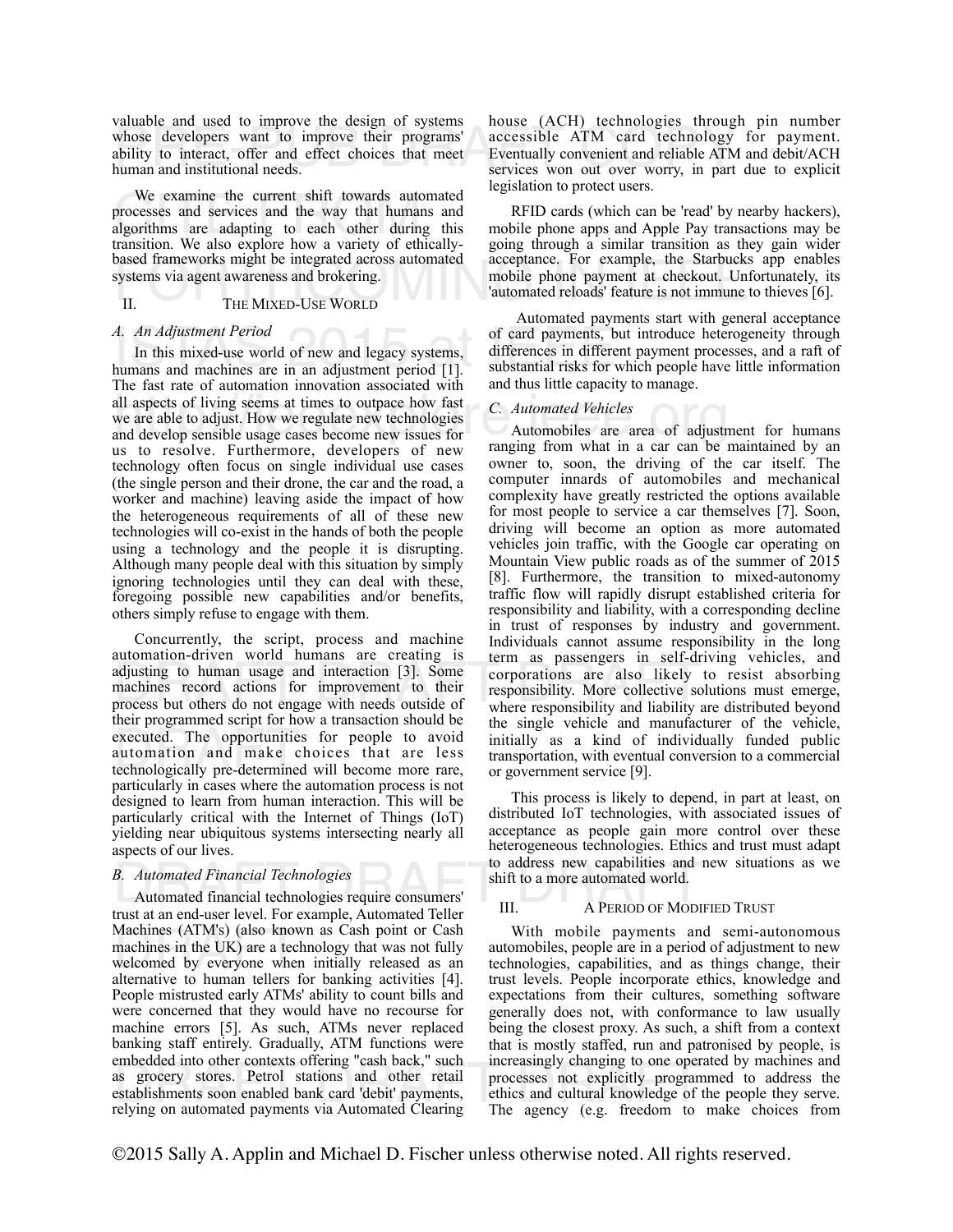available options) of the remaining human staff becomes<br>increasingly suppressed as corporate scripts increasingly<br>direct these employees to behave more like the machines<br>Factor of the magic doesn't actually have a workforc until the algorithm transfers funds to a t<br>Employees bound by scripts and processe<br>empowered or trained to correct mistakes in<br>of the business. The Starbucks card is governed agent/algorithm that operates outside of explicit ethics<br>and cultural knowledge. It may convenient in principle,<br>but humans lose money and time sorting out the obvious<br>mistakes [4] that a design team did not foresee of the Starbucks employees, mandated to follow scripts and<br>
corporate process rules, may not be empowered or<br>
trained to solve digital business problems in a specific<br>
physical Starbucks location, unlikely to have the<br>
automated Electronic theft is still unfolding in potential [11] and<br>
new crimes develop as new technologies provide new<br>
capabilities and new means of exploitation. Furthermore,<br>
The first step of joining Alfred available options) of the remaining human staff becomes increasingly suppressed as corporate scripts increasingly direct these employees to behave more like the machines [10]. A Starbucks card automatic refill is a 'magical' idea until the algorithm transfers funds to a third party. Employees bound by scripts and processes are not empowered or trained to correct mistakes in other parts of the business. The Starbucks card is governed by an agent/algorithm that operates outside of explicit ethics and cultural knowledge. It may convenient in principle, but humans lose money and time sorting out the obvious mistakes [4] that a design team did not foresee. Starbucks employees, mandated to follow scripts and trained to solve digital business problems in a specific physical Starbucks location, unlikely to have the expertise to do what would be required as a solution. new crimes develop as new technologies provide new capabilities and new means of exploitation. Furthermore, limited jurisdiction of cyber crime enforcement in conjunction with global crime makes catching cyber criminals challenging [12].

[15]. As a result, soliware (and nardware) development<br>perpetuates automation, often without ethical oversight<br>and/or appropriate cultural knowledge, while attempting<br>to automate processes at an individual level, directly Humans are better at determining trust and risk and applying ethics and cultural knowledge than machines for the moment—and yet when it comes to working on how to solve these 'loophole' problems in development, developers are often unable to do so, as many software companies are either founded by, or populated with, people with deadlines who have limited understanding of cultural knowledge, or even general knowledge, beyond the scope required to produce shipping software [13]. As a result, software (and hardware) development and/or appropriate cultural knowledge, while attempting to automate processes at an individual level, directly or indirectly requiring humans to bridge the gap.

#### IV. ALGORITHMIC ADAPTATIONS

# manectry requiring numans to<br>*IV.* ALGORITHMIC<br>*A. Humans Bridging the Gap*

to translate requests into information delivered on a<br>mobile phone. Other systems are operated by humans<br>and delivered through texting or other mobile or web<br>examines Section and through texting or other mobile or web<br>to c the-middle technology<br>systems, but require trus<br>enable the system to suce<br>needs One solution that is currently being developed to bridge the gap between human needs and algorithmic expressions, takes the form of 'smart' agents. Siri, Assistant, Cortana, and other automated agents attempt to translate requests into information delivered on a mobile phone. Other systems are operated by humans and delivered through texting or other mobile or web services. Software agent mediators are another meet-inthe-middle technology for human interaction with systems, but require trust on the part of the user to enable the system to successfully anticipate and fulfill needs.

#### *B. Magic and Alfred*

Magic is applied in a much broader context without<br>
implying a trusted, getting-to-know you relationship,<br>
offering a service that enables a person to text to receive<br>
mearly anything desired (as long as it is legal) deliv Apps such as *Magic* and *Alfred* are designed to fulfil and pay attention to human needs (with human help). Magic is applied in a much broader context without offering a service that enables a person to text to receive nearly anything desired (as long as it is legal) delivered

to them in a single step. People use Magic to book tickets, make reservations, order food, etc. "Magic doesn't actually have a workforce handling the delivery itself. It simply has humans handle the request and figure out what the cost is to fulfil them using regular delivery services. … Magic promises to deliver … as long as they are willing to pay whatever Magic marks the price for delivery to be"  $\lceil 14 \rceil$ .

Alfred [15] seems to require more personal, private information than Magic and thus, more trust on the part of the person using it. A write-up of Alfred portrays it as an invisible servant. Alfred is a human agent butler service, composed of an algorithmic and human component, whose actions are routed through a semiautomated app. Alfred could be considered as training for the IoT in that the goal of Alfred is to be an unobtrusive servant, maintaining daily household chores and seamlessly knowing preferences in the home.

The first step of joining Alfred involves filling out a quiz. Alfred (the app) wants to know about the user's preferences. This may include such things type of peanut butter preferred or how they want their supplies arranged [16]. Even the way that Alfred acquires keys is automated:

… you can arrange to give a copy of your keys to your new Alfred, or use the app to scan your key and remotely offer a copy to your Alfred helper. … After that, all that's left is picking a good schedule [16].

The list of what Alfred does is impressive and covers tasks that have to do with household maintenance such as grocery shopping, tailoring, dry cleaning, laundry, prescription pick-up, and special requests. The service pays attention to details such as putting things in their rightful place. The CEO and co-founder of Alfred, Marcella Sapone, summarises this by saying, "We want to take as much off of our members' plates as possible. Other semi-automated on-demand services available today deliver, but stop at the front door" [16]. Alfred provides a trusted environment enabling a human to enter people's homes and complete on-demand 'curb to inside the door' service. As Alfred's mix of human and program collects data and learns what people want and need, as well as their home layout, location, and living preferences, it might eventually become a fully automated AI driven service, with package deliveries dropped in an open window by drone or some other way to complete at least gross motor skill tasks, until automated robots are accurate, available and affordable.

While having an actual robot put things in their place may seem years away, the foundations for the computer algorithms that can enable this activity are beginning now. With a recent focus on indoor home mapping, iRobot, the company that makes Roomba, the small automated robot vacuum cleaner, is planning to "market a robot that can create a map of your home by recognizing and labeling everything in it using a camera and a cloud-based engine". Colin Angle, CEO of iRobot, "describes the maps and their potential use cases as 'the context engine that drives the intent' for future in-home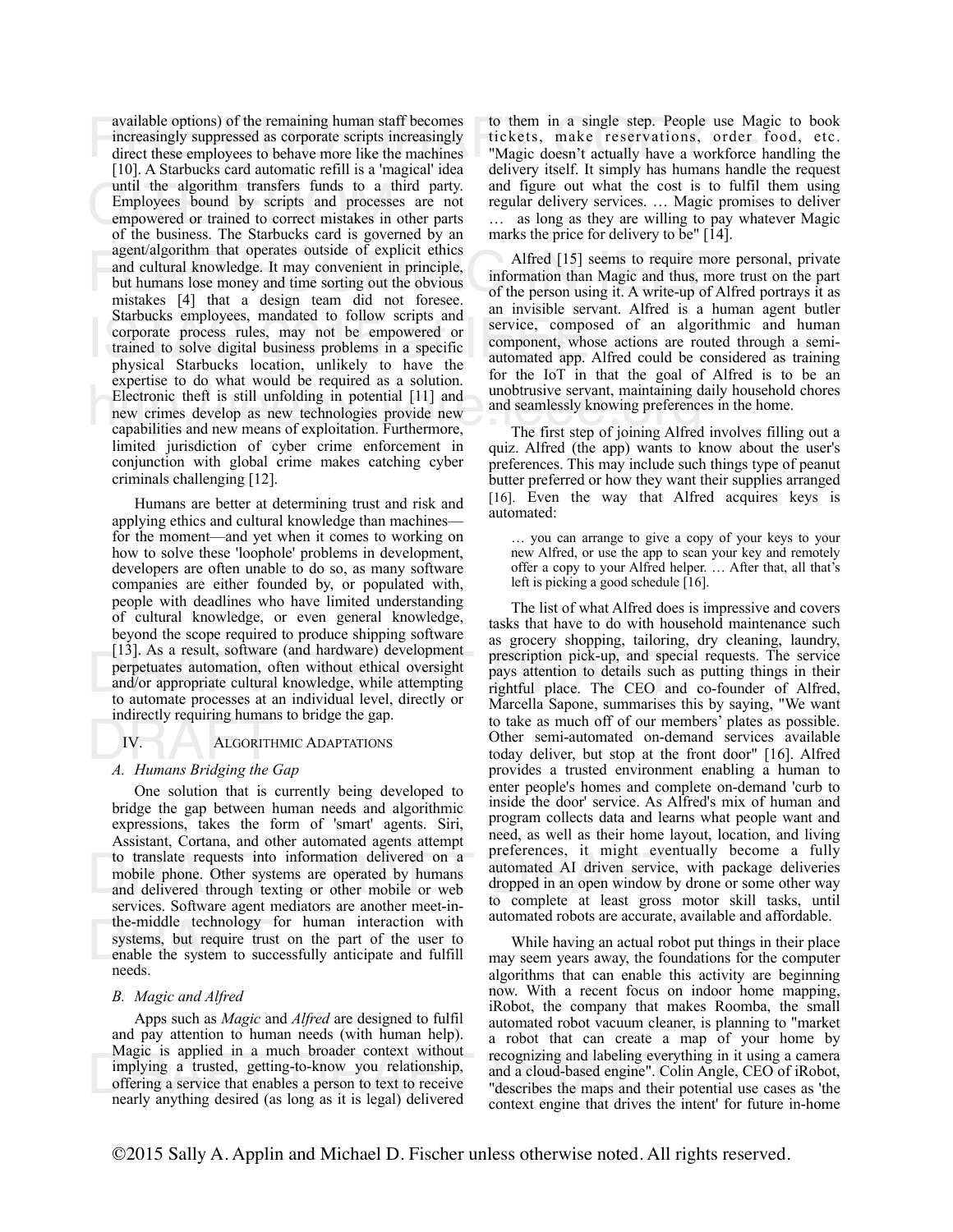automation  $\lfloor 17 \rfloor$ . In other words, it at foot has a map staggering. Ober, the semi-automated friet and knowledge of how a person lives, it can get closer to offering a 'surge' pricing model of raising rates ultimatel automation" [17]. In other words, if a robot has a map ultimately providing Magic and particularly, Alfred-like services in a more automated context.

## V. PERSONALISING ALGORITHMS<br>It is possible to imagine a future where the human<br>patterns from semi-automated services will be converted V. PERSONALISING ALGORITHMS

Fortune and more of the content of the content of the could engage with. [14]. Each human in the process for the behaviours in an automated context. A Magic and Alfred, combined with the technology used to control more and Is to enable the systems and processes to successfully work<br>in a way that enables human agency. With iRobot's<br>intended in-home mapping, this may be closer than we <br>A. Algorithmic Trans It is possible to imagine a future where the human to personalised algorithms (or AI) that home IoT robots Magic and Alfred, combined with the technology used to create and fulfil the request, is AI helping to gather data for a later date. Right now, we need human intervention to enable the systems and processes to successfully work in a way that enables human agency. With iRobot's intended in-home mapping, this may be closer than we expect.

#### *A. Crowdsourcing Automation*

they use the Belkin Wemo switch). Other uses are "executable notation of APL is<br>divided between actions for IoT type devices and form"[26].<br>services to mute, change or reroute communications or<br>information. The Do service become the programmers and Thing-agents [19] of their<br>own and, by proxy, other's "home", "work" and what the<br>Do service refers to as "essentials" environments. a hub for people to share automation scripts. Do, "The do it yourself button" app offers a single button that: "empowers you to create your own personalised button with just a tap [and] ... control the world around you with Recipes that connect your button to Philips Hue, Google Drive, Nest ... and hundreds of Channels you use every day" [18]. The "Recipes" that are shared on Do are submitted by other users of the system and available for any other user to add to their own personal cache of "do buttons" to use. Do buttons that have been created include things such as "Neighbourhood watch! If anyone takes an Instagram photo in the area, send an iOS notification" [18] and a way to turn on appliances (if they use the Belkin Wemo switch). Other uses are services to mute, change or reroute communications or information. The Do service creates a user base that become the programmers and Thing-agents [19] of their Do service refers to as "essentials" environments.

#### *B. Distribution and the IoT*

WASH Laundry was a low-tech business that has been incorporating Microsoft's IoT technology into their coin-operated laundry facilities to become a high-tech laundry business [20][21]:

machines passiness passiness passiness passiness passiness passiness in the mined<br>data on price and machine use, analysing it with Power BI.<br>to fine-tune the price set on each machine in near-real-<br>evolved as we use more d the week spot between maximising profit and<br>keeping customers from washing elsewhere. With more<br>than a half million machines in use, even the smallest<br>change in price can scale out to big profits ... [22]. WASH connected its machines to the Internet, then mined … to fine-tune the price set on each machine in near-realtime, to find the sweet spot between maximising profit and than a half million machines in use, even the smallest change in price can scale out to big profits ... [22].

The control radial of their usage data [22]. The implications<br>of this 'just-in-time' pricing for humans when applied to<br>all sorts of services we rely on for our survival are the 2015 inaugural blog post, stating, " WASH is an automated system, that data mines human laundry behavioural habits to maximise profits. The only entity benefitting from this type of autonomous integration is the service provider, which uses analytics to price control laundry for consumers in multiple locales based on their usage data [22]. The implications of this 'just-in-time' pricing for humans when applied to all sorts of services we rely on for our survival are

staggering. Uber, the semi-automated ride service offering a 'surge' pricing model of raising rates during events or peak times [23], comes to mind.

#### VI. AUTOMATION, ETHICS AND ADAPTATION

The autonomous world people want to be building must incorporate ethical principles and balance into its formation. Without mutual trust, it becomes much more challenging to reconcile complex heterogeneous human behaviours in an automated context. As algorithms control more and more of our world, there is a need to understand and regulate their impact, particularly as they create new problems such as the Google cars' inability to avoid rear-end accidents [24].

#### *A. Algorithmic Transparency*

A. Crowdsourcing Automation<br>
One service crowdsources task fulfilment by offering<br>
One service crowdsources task fulfilment by offering<br>
The concept described by Cundiff (198 One way to achieve at least a start at incorporating ethics, could be through 'algorithmic transparency', a concept described by Cundiff (1984) as a way for researchers to understand simulation and coding complexity applied to continuous systems, "without mathematical training ... [but] have access to general purpose languages ... with which meaningful models can be simulated" [25]. Cundiff proposed using APL (a programming language that uses the multidimensional array in combination with graphic symbols) to express, functional relationships between elements being modelled, to convey the inner workings, establishing a "'glass box' approach in contrast to the 'black box' typically embodied in simulation languages" [25]. Cundiff (1991) extended the concept of 'algorithmic transparency' to "model structure" [26], implementing Interpretive Structural Modeling (ISM)[27] with the "executable notation of APL in direct definition form" [26].

> Most relevant for our purposes is Cundiff's approach and insight into the limitations of focusing on functional relationships, which when exclusively applied to human/ algorithmic contexts are likely to restrict and limit human agency, options and choices:

System structure is often only indirectly considered in model construction. In focusing on the functional relationships a reductionist orientation may be unconsciously introduced where by important patterns of interaction, intuitively thought to prescribe model behavior, are absent" [26].

Approaches to 'algorithmic transparency' have evolved as we use more data and have thus become more aware of the consequences of our data actions overall as a society. Algorithmic transparency is gaining public awareness as scholarship and publicity on the topic increases. For example, Coddington (2015) examines "Algorithmic Accountability" in the context of journalism and journalistic integrity [28] and Harzog (2015), develops a thorough and useful analysis of robot ethical considerations in "Unfair and Deceptive Robots" [29]. Ashkan Soltani, on being appointed Chief Technologist of the US Federal Trade Commission included a section on algorithmic transparency in his 2015 inaugural blog post, stating, "I hope to expand the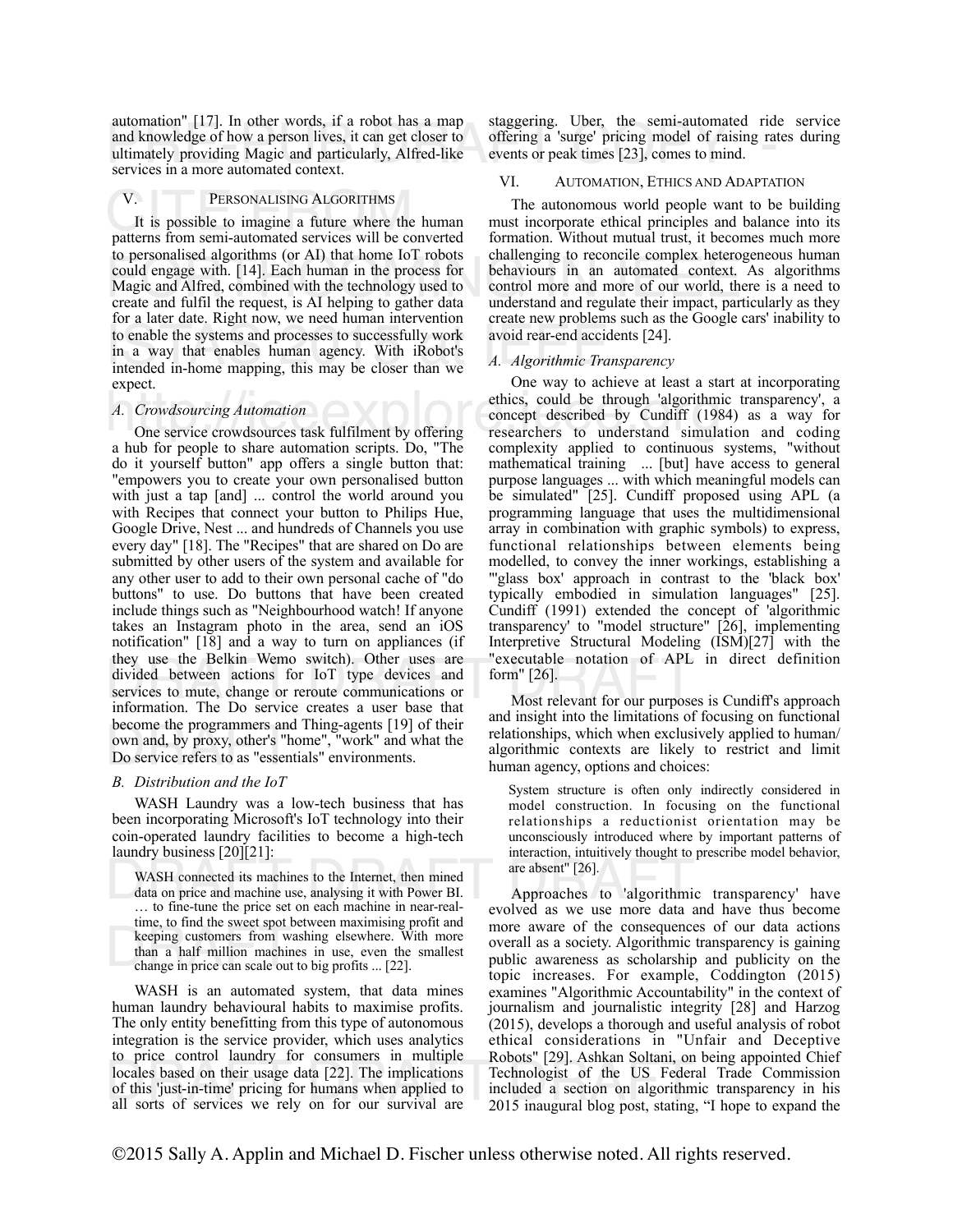order to ensure that the algorithms ... afford them the<br>same rights online as ... offline" [30]. The Organization<br>for Economic Co-operation and Development (OECD) developed and used by diverse groups for who come together to "identify problems, discuss and<br>analyse them, and promote policies to solve them" [31].<br>At their 2014 Global Forum on the Knowledge driven economy" noting that 'algorithmic transparency'<br>raises "complex issues" that were "considered worthy of the likely ethical status of the outcomes v<br>further examination" [32]. agency's ability to measure big data's disparate effects in same rights online as ... offline" [30]. The Organization for Economic Co-operation and Development (OECD) is a fifty-year-old group of thirty-four global nations analyse them, and promote policies to solve them" [31]. At their 2014 Global Forum on the Knowledge Economy, OECD discussed "building trust in the datadriven economy" noting that 'algorithmic transparency' raises "complex issues" that were "considered worthy of further examination" [32].

#### *B. Incorporating Ethically-based Frameworks*

B. Incorporating Einicary-based Frameworks<br>
A framework for referencing embedded ethically-<br>
based principles must implement guidelines that are self-<br>
consistent predictable and expliciable to establish a A framework for referencing embedded ethicallyconsistent, predictable and explicable to establish a consensual basis of use.

consensual basis of use.<br>
Examples include development of religious, legal and professional codes of conduct. In all cases workable clear, people are highly heterogened Examples include development of religious, legal implementation of these codes requires a separate process whereby individuals or panels of individuals are empowered and positioned to frequently make judgements or arbitrate. This is not easily scalable to an automated world.

Even if ethically-based 'rules' were converted in some way into algorithms, the result may not be 'ethical algorithms'. Furthermore, there is no framework for ethical behaviour that will be acceptable to all people or organisations in all situations. To embed ethical behaviour into automated processes there must be some means to review outcomes of an algorithm, particularly when interacting with other algorithms embedded in a workplace or a services environment such as the IoT.

the context of agent-based systems [33]. Building on<br>these mechanisms, mutually agreed automated external<br>review systems could provide advice (feedback) to an<br>general set to the likelihood of a specific proposed or argents contributing to the outcomes across different<br>
ethical domains, maintaining a collective ethical<br>
"Scorecard" that users, designers and agents can refer to.<br>
This is effectively what hannens on the web at the<br>
r moment when people use a search engine to determine<br>the reputation of an application or library, and could be<br>the basis for yet another example of algorithms<br>learning from humans. of mechanisms used by humans for dispute resolution in the context of agent-based systems [33]. Building on these mechanisms, mutually agreed automated external agent as to the likelihood of a specific proposed outcome breaching one or more of several ethicallybased frameworks within a given context. Perhaps more effective, review agents could make judgements on realtime outcomes that establish reputations for the services or argents contributing to the outcomes across different 'scorecard' that users, designers and agents can refer to. This is effectively what happens on the web at the moment when people use a search engine to determine the basis for yet another example of algorithms 'learning' from humans.

frameworks. Feedback from established review agents, ethical review services that can pi<br>human or otherwise, will create an impetus to develop agents with the contextual inform<br>ongoing correction through normal releases. R A potentially strong, though indirect, strategy to encourage embedding code to produce more ethical outcomes for algorithms is to focus on improving and expanding the review process rather than the codes or human or otherwise, will create an impetus to develop ongoing correction through normal releases. Review

agents would be particularly attractive where there exists an 'ecosystem' of independently sourced algorithms embedded in services and IoT smart environments, developed and used by diverse groups for diverse purposes. Rather than having only fixed embedded routines, some choices could be influenced by submitting proposed outcomes to a review agent that would have access to other proposed outcomes from other active agents in a specific problem context, and would report the likely ethical status of the outcomes within the full context.

This would have the advantage of not blocking many capabilities *a priori* by users or designers of agent services, while dampening negative ethical impacts for serious cases identified during review, or at least providing more information to the agent or user who may then select more equitable choices.

In all of the examples in §IV the same problem is clear, people are highly heterogeneous, yet with regard to their living experiences have similar but different needs. An automated world will need to be more flexible to be able to integrate with humans. Right now, it is less so. Thus, humans are assisting systems to enable them to become more autonomous and autonomous systems are adapting how they receive input (sometimes requiring humans in the loop) to adapt to humans.

When interacting with other algorithms embedded in a<br>workplace or a services environment such as the IoT. (2008) discusses using multi-agen<br>Kraus, Sycara, and Evenchik (1998) review a range for resolving ongoing disputes<br>i We need to encourage development of ways in which these systems, particularly IoT systems, can enable more designer and user choices, and thus more agency for humans in automated contexts, together with more ethical oversight, yielding improved operation as automated systems become more flexible. El-adaway (2008) discusses using multi-agent simulation as a tool for resolving ongoing disputes in the construction industry [34]. In a similar light, Applin and Fischer propose Thing Theory as a general interface between users and services [19]. Thing Theory builds on the premise of transferring interacting component management to Thing-agents that manage sub-agents within a particular technological context. Using an extensible multi-agent simulation incorporating a specification for each sub-system relating sensors, actuators and associated services, creating a model of how the services might interact with each other, and the contexts that can emerge [19]. By providing contextual simulation services within an automated runtime environment, Thing-agents can identify and offer viable choices to human or autonomous agents, and provide rapid feedback regarding likely outcomes of making different choices. When a sub-agent makes a choice, Thing-agents can facilitate further options for how they can proceed. This will enable more appropriate choices for sub-agents to offer people within automated environments without requiring much assistance from Thing-agents to help along the process. Thing-agents are be a good place to embed ethical review services that can provide individual subagents with the contextual information they require to promote ethical outcomes. However, it does require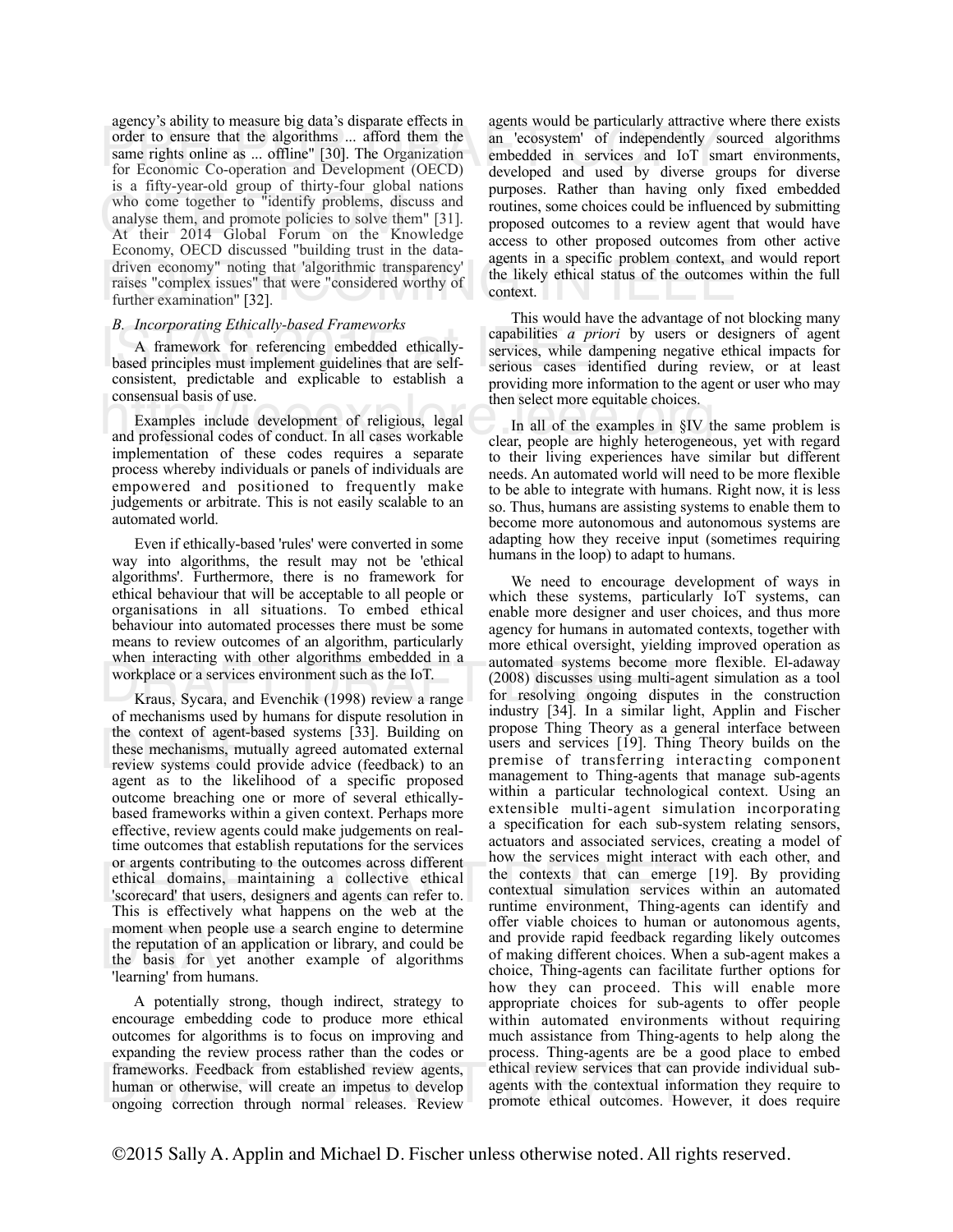some yielding of trust within a trusted environment<br>
(such as the home) in order for sub-agents to have the bave the opportunity to develop new ways<br>
data to provide useful options. This also will require ethics as knowled Function and awareness of people<br>trust and sense of security.<br>VII. CONCLUSIONS (such as the home) in order for sub-agents to have the data to provide useful options. This also will require ethical consideration and awareness of people's privacy,

#### VII. CONCLUSIONS

we are in a period of adjustment for numans and<br>algorithmic options, yet are flexible encessfully complete many tasks in the<br>world, there is a growing co-dependence between<br>humans and algorithms. While it may seem that hum ISTAS 2015 at Increasingly doing the balance of helping, the<br>
existence of algorithms to aid various processes can be<br>
very helpful as well. However, what emerges from this<br>
new cooperative cycle is a situation whereby eth available mainly on the human side, together with<br>
cultural knowledge and local referenced knowledge.<br>
Simultaneously, algorithms are referencing poorly<br>
OH, Rep. 20081009164, 1994. We are in a period of adjustment for humans and algorithms. To successfully complete many tasks in the world, there is a growing co-dependence between humans and algorithms. While it may seem that humans are increasingly doing the balance of helping, the existence of algorithms to aid various processes can be very helpful as well. However, what emerges from this adaptations to new technologies and capabilities are available mainly on the human side, together with cultural knowledge and local referenced knowledge. unadapted ethical practices, if at all, in addition to the other data and information these access. The imbalance of ethical responsibility going forward will be a concern, as machines are not yet learning ethical practice from humans, rather they are just learning how humans think of (intelligence) and express (do things as a result of) their thoughts. Going forward, this may create a challenge for humans because as they do 'teach' systems and processes about themselves, there is no receptacle within a machine algorithm at the moment for learning ethics from humans in commercial apps such as Alfred, Magic and WASH.

For most of the past few thousand years, edited to be been allowed to be a subject to the past few thousand years, tended to be been allowed to the political and<br>
religious subsystems that co-evolved with the rest of socie For most of the past few thousand years, ethical considerations were expressed within the political and religious subsystems that co-evolved with the rest of society. These strongly favoured institutions over individuals. These types of ethical principles can be instantiated as 'rules' that algorithms are able to learn as these can be derived from data and documentation over millennia, but pertain to a world that did not include digital algorithms and nearly ubiquitous computing.

Newer ethical considerations, which take into account new technologies and capabilities, are still being formed [35; 36]. Humans are better at determining ethical boundaries in this adaptive state than algorithms relying on older knowledge. This may be due to the fact that new adaptive ethical knowledge is still being synthesised and refined by humans [35; 36].

Without a means for algorithms to collect new ethical considerations as well as behaviour and intelligence, the reference points for algorithmic ethics will be dated. This is particularly true as society moves from centralised to distributed forms of communication as evidenced by the mobile revolution and complex multiplexed communications networks that result [37].

adaptive ethical knowledge accessible to algorithms<br>based on fixed decision tree pathways in coding that do<br>not account for dynamic human agency choices and<br>stories.california sunday.com/2015-06-07/real-teenagers-silicon-The risk in full-scale automation is the lack of based on fixed decision tree pathways in coding that do not account for dynamic human agency choices and expressions. This will leave humans supported by a

restricted system. In this mixed-use middle period, we have the opportunity to develop new ways to handle ethics as knowledge that machines can learn.

Future systems will need to be developed to handle the massive amounts of data being generated by multiple, multiplexed devices and the IoT that include allowances for human choices outside the range of fixed algorithmic options, yet are flexible enough to maintain (trusted) privacy and security and to do all of this in an ethical context.

#### **REFERENCES**

- [1] D. Woods and E. Hollnagel, Joint cognitive systems. Boca Raton: CRC/Taylor & Francis, 2006, p. 8, 117.
- [2] D. Woods et al., 'Behind Human Error: Cognitive Systems, Computers and Hindsight', Dayton Univ. Research Inst. (URDI), OH, Rep. 20081009164, 1994.
- [3] S. Applin and M. Fischer, 'Cooperation between humans and robots: applied agency in autonomous processes', in 10th ACM/ IEEE International Conference on Human/Robot Interaction, The Emerging Policy and Ethics of Human Robot Interaction workshop, Portland, OR, 2015. [Online]. Available: http:// www.openroboethics.org/hri15/wp-content/uploads/2015/02/Af-Applin Fischer.pdf [Accessed: 31-May- 2015]
- [4] M. Dickerson and J. Gentry, 'Characteristics of Adopters and Non-Adopters of Home Computers', Journal of Consumer Research, vol. 10, no. 2, p. 225, 1983.
- [5] J. Siebenmark, 'After over 4 decades, ATMs are still vital to the banking industry', The Wichita Eagle, 2012 [Online]. Available: http://www.kansas.com/news/business/article1096217.html [Accessed: 07- Jun- 2015]
- [6] B. Sullivan, 'EXCLUSIVE: Hackers target Starbucks mobile users, steal from linked credit cards without knowing account number', Bob Sullivan, 2015. [Online]. Available: https:// bobsullivan.net/cybercrime/identity-theft/exclusive-hackerstarget-starbucks-mobile-users-steal-from-linked-credit-cardswithout-knowing-account-number/# [Accessed: 27- May- 2015]
- [7] R. Charette, 'This Car Runs on Code', Spectrum.ieee.org, 2015. [Online]. Available: http://spectrum.ieee.org/transportation/ systems/this-car-runs-on-code [Accessed: 06- Jun- 2015]
- Newer ethical considerations, which take into<br>account new technologies and capabilities, are still being<br>formed [35: 36] Humans are better at determining [8] J. Russell, 'Google's Self-Driving Cars Will Hit Public Roads In Mountain View This Summer', TechCrunch, 2015. [Online]. Available: http://techcrunch.com/2015/05/15/google-selfdriving-cars-mountain-view [Accessed: 27- May- 2015]
	- [9] S. Applin, M. Fischer and A. Riener, 'Extending driver vehicle user interface research into the mobile commons', *IEEE Consumer Electronics Magazine*, vol. 5, no. 4, 2015. (Forthcoming).
- Without a means for algorithms to collect new<br>
ethical considerations as well as behaviour and<br>
international Symposium on Technology and Society<br>
international Symposium on Technology and Society<br>
international Symposium [10] S. Applin and M. Fischer, 'Watching Me, Watching You. (Process surveillance and agency in the workplace)', in IEEE International Symposium on Technology and Society (ISTAS'13), Toronto, ON, 2013 [Online]. Available: http:// ieeexplore.ieee.org/xpl/articleDetails.jsp?arnumber=6613129 [Accessed: 07- Jun- 2015]
	- [11] P. Grabosky, R. Smith and G. Dempsey, Electronic Theft. Melbourne: Cambridge University Press, 2010.
	- [12] R. Broadhurst, 'Developments in the global law enforcement of cyber‐crime', Policing: An International Journal of Police Strategies & Management, vol. 29, no. 3, pp. 408-433, 2006.
	- [13] N. Bowles, 'The Real Teens of Silicon Valley', The California Sunday Magazine, 2015. [Online]. Available: https:// stories.california sunday.com/2015-06-07/real-teenagers-siliconvalley [Accessed: 27- May- 2015]

©2015 Sally A. Applin and Michael D. Fischer unless otherwise noted. All rights reserved.